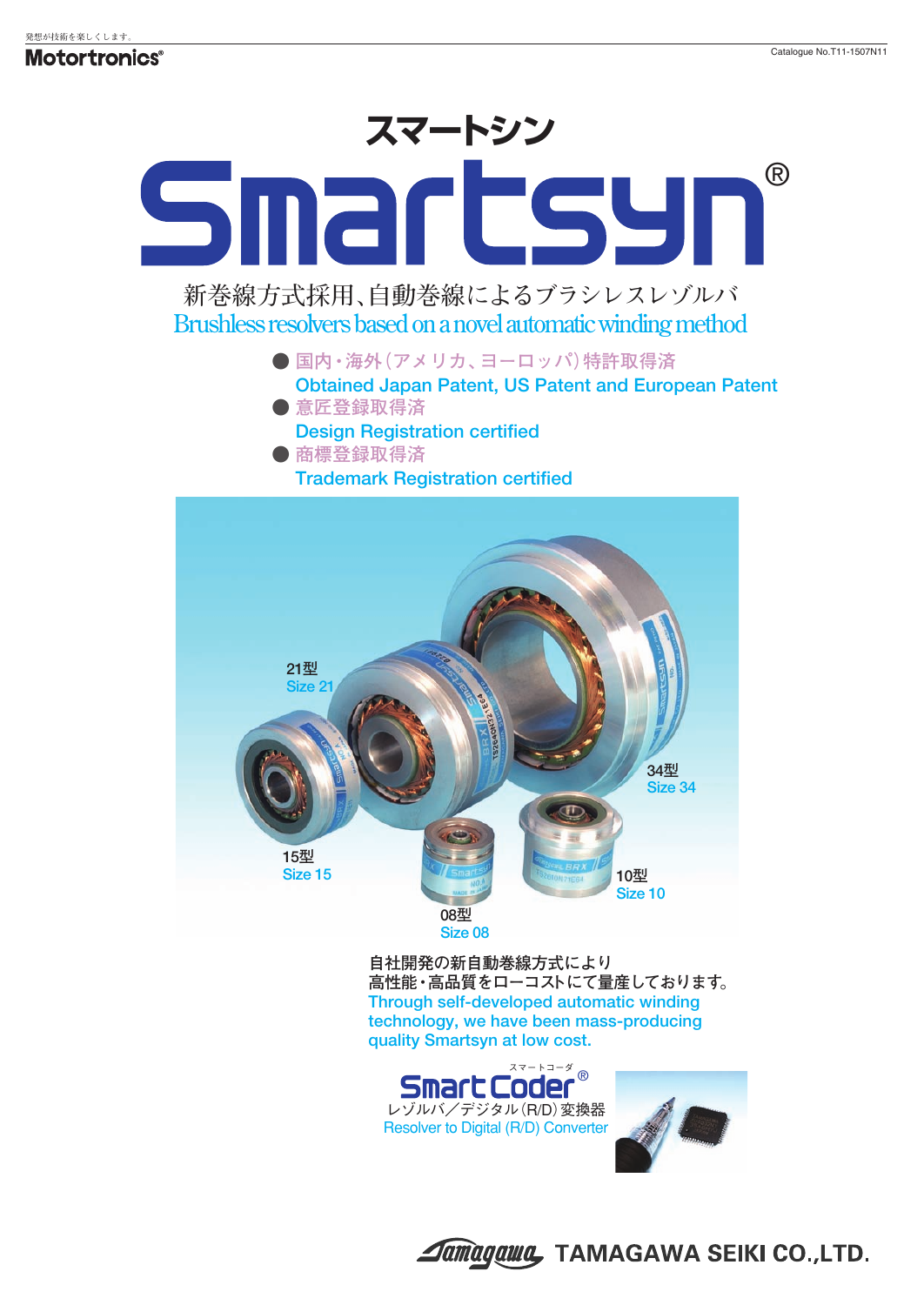**Smartsyn** は弊社の最新設計および生産技術 **が産んだ、全く新しい巻線方式(国内・海外特許 取得済)によるブラシレスレゾルバです。 従来のブラシレスレゾルバの巻線は、人手による方 法でしか作業ができませんでしたが、この新巻線**

**方法は巻線機による自動作業を可能とし、高い生 産効率とローコスト化、および最高の信頼性、** 電気的特性の **Smartsyn** を実現しました。

Smartsyn is a brushless resolver based on an innovative winding method (National/Foreign Patent registered) our sophisticated design and production engineering developed.

The traditional winding has been performed only by hand but our new method has enabled automatic winding by machine, thus realizing high productivity, low cost, high reliability, and excellent electrical properties.

<sup>B</sup> Smartsynは回転角度を **電気信号に変換する角度センサです。 Smartsyn is an angle sensor that converts rotational angles into electric signals.**



# **人の技術から、機械の高精度へ。 From manual control to highly precise mechanical control**

**特 長 Features**

- ■広い温度範囲 Wide temperature range **●使用温度範囲 -55℃~+155℃** Operating temperature range: -55~+155℃
- ■優れた耐環境性 Superior environment resistance
	- ●振動/196m/s<sup>2</sup>{20G}10Hz~500Hz 3軸 各 2h(時間) Vibration: 196m/s<sup>2</sup> $\{20G\}$  at 10Hz $\sim$ 500Hz, for 2 hours to each of three axes.
	- **●衝撃/981m/s2 {100G}6 ms 6 軸 各 3 回 計18回** Shock: 981m/s<sup>2</sup>{100G} for 6ms, 3 times to each of 6 axes, 18 times in total
	- **●相対湿度 90%RH以上/温度+60℃にて** Humidity: 90% RH or above at 60**℃**
- ■高速回転可能 High speed rotation
	- **●10,000min-1 {rpm}(08型は30,000min-1{rpm})** 10,000min-1{rpm} (Size 08: 30,000min-1{rpm})

#### ■高信頼性 **High reliability**

**基本的にモータと同じ構造であり、コイルは全て自動機 械巻きのため、信頼性が非常に高くなっています。** Extremely long life and high reliability are assured by the structure of mechanical parts and automated coil incorporation.

- ■絶対位置検出 Absolute position detection
- ■長距離伝送が可能<sup>(</sup>ノイズに強い) Long-distance transmission Robustness against noise enables long-distance transmission
- ■コンパクトな組込みが可能 Capable of compact incorporation **ビルトインタイプを使用することにより、組込み寸法を非 常に短くすることができ、コンパクト設計に最適です。** The use of built-in types of Smartsyn minimizes housings of motors. Best suited for compact design
- **■ローコスト** Low cost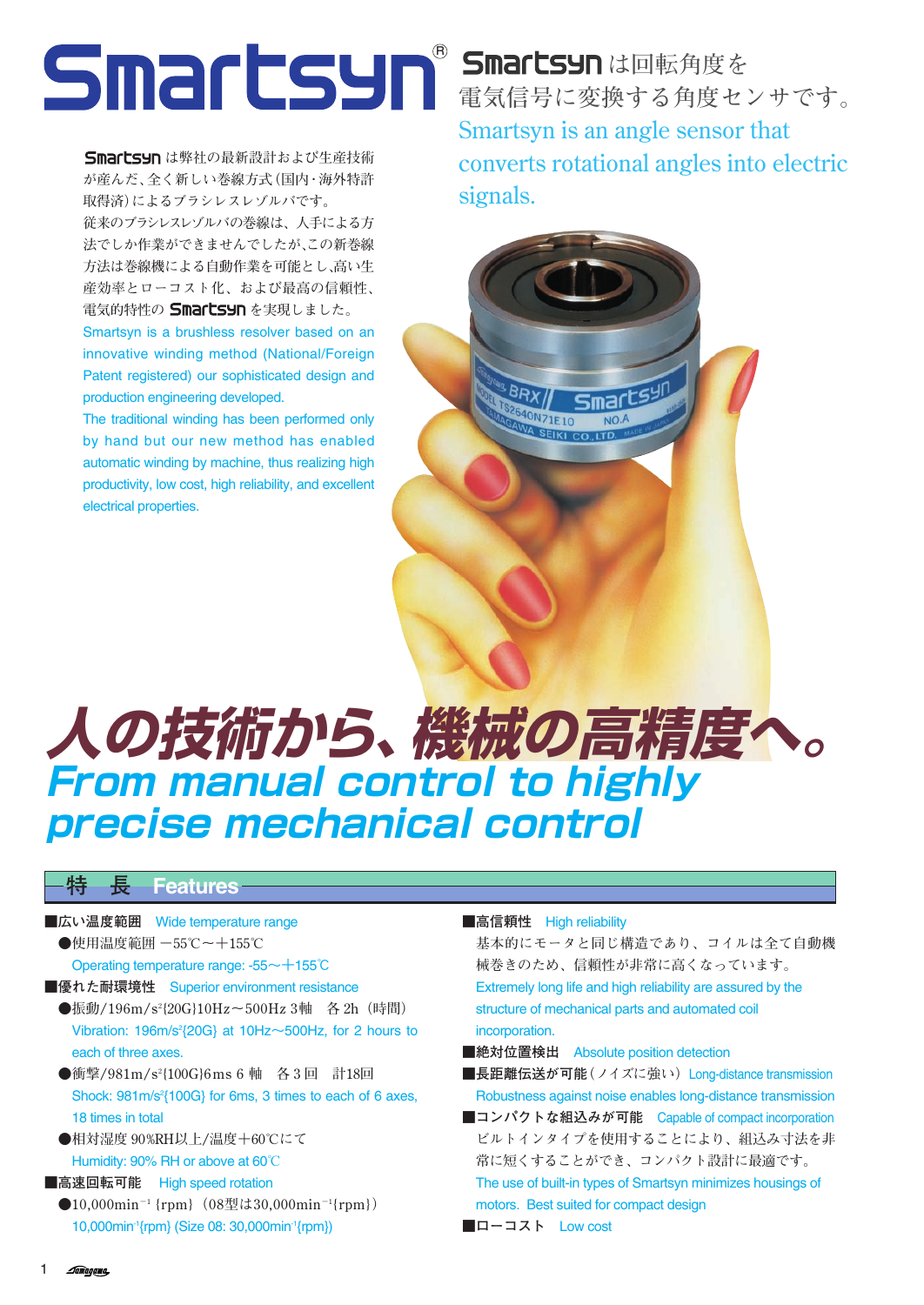■ロボットの手首、胴体の回転駆動および検出に ■巻取り長さ検出 ■<br>For driving robot wrists and body **Bullet Bullet Action of winding length Detection of traveling postic** Detection of traveling postion of ■ロール間隔検出 → automatic carrier Detection of roll interval 巻取りドラム nding drum ACサーボモータ **Smartsyn** R/D変換器 servo moto R/D converter artsyn **Smartsyn** F. Smartsyn 台車 モータ Carrier Motor 制御盤 ドライバ コントローラ Control **Controller** Driver 制御信号 .........<br>(リレー接点信号) Control s (Relay contact signal) F®® R/D変換器  $R/D$ 

## **取付方法および取付精度 Mounting method and accuracy**



**±0.25mm以下** Axial travel: The relative dislocation in the axial direction between the rotor and stator of Smartsyn must be within  $\pm$ 0.25mm.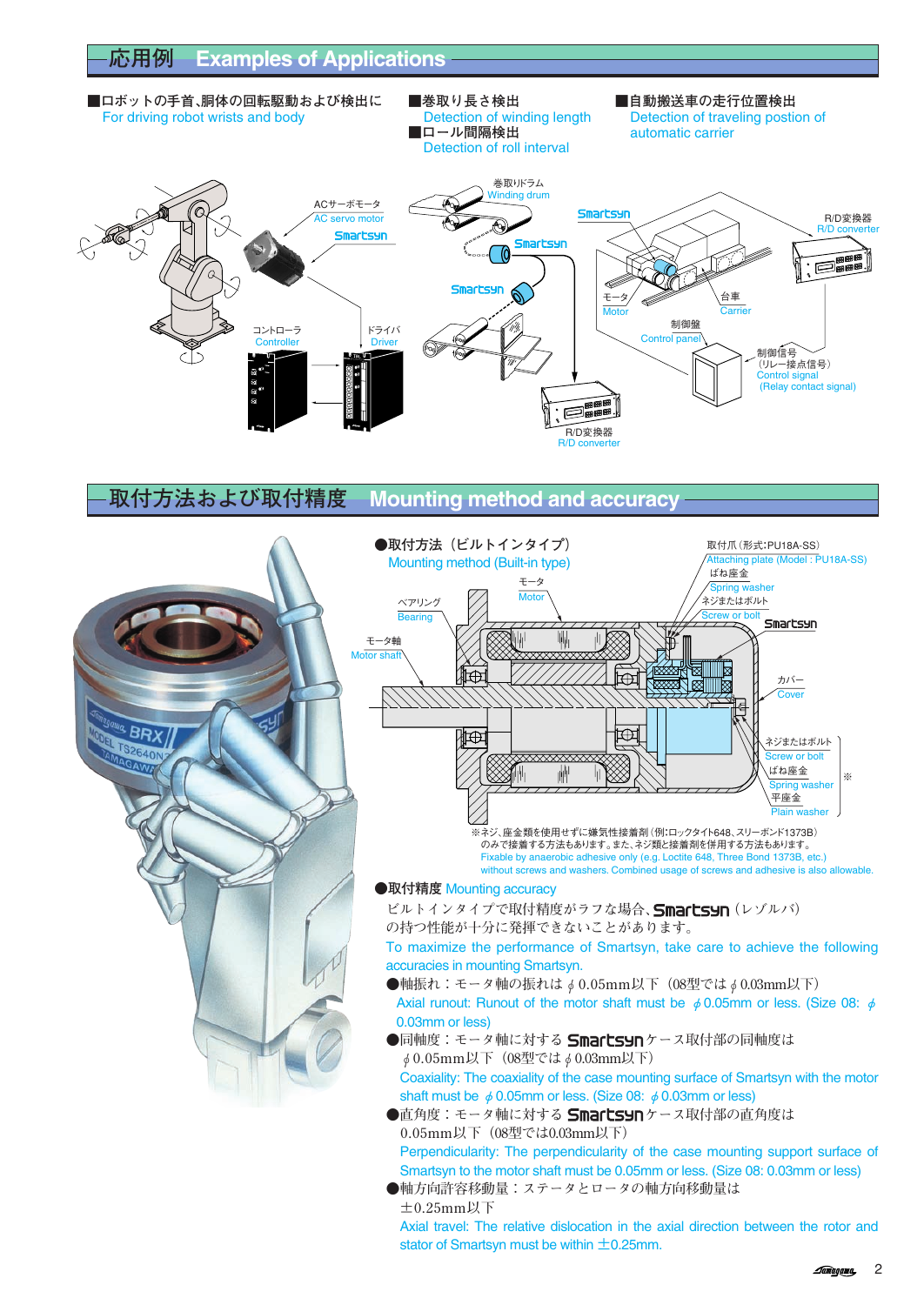3 *Amagawa* 

| 仕 | 様 | <b>Specifications</b> |  |
|---|---|-----------------------|--|

| サイズ Size                                                 |                  | 08                                                         | 10                                                                                                                                                                           | 15                                                                                                                                                                                   |                         | 21                                                       | 34                     |  |
|----------------------------------------------------------|------------------|------------------------------------------------------------|------------------------------------------------------------------------------------------------------------------------------------------------------------------------------|--------------------------------------------------------------------------------------------------------------------------------------------------------------------------------------|-------------------------|----------------------------------------------------------|------------------------|--|
| 形式 Model                                                 |                  | TS2605N1E64                                                | TS2610N171E64                                                                                                                                                                | TS2620N21E11                                                                                                                                                                         |                         | TS2620N271E14 TS2640N321E64                              | TS2660N31E64           |  |
| 機<br>能<br><b>Type</b>                                    |                  | 1X-BRX                                                     |                                                                                                                                                                              |                                                                                                                                                                                      |                         |                                                          |                        |  |
| 磁<br>励<br>Primary                                        | 側                | R <sub>1</sub> -R <sub>2</sub> $(\frac{\Box - \Im}{\Box})$ |                                                                                                                                                                              |                                                                                                                                                                                      |                         |                                                          |                        |  |
| 力<br>雷<br>入<br>Input voltage                             | 圧                |                                                            | AC7Vrms 10kHz   AC7Vrms 10kHz                                                                                                                                                |                                                                                                                                                                                      |                         | AC7Vrms10kHz AC10Vrms 4.5kHz AC7Vrms 10kHz AC7Vrms 10kHz |                        |  |
| 比<br>変<br>圧<br>[K]<br><b>Transformation ratio [K]</b>    |                  | $0.5 + 5%$                                                 | $0.5 + 5%$                                                                                                                                                                   | $0.5 + 5%$                                                                                                                                                                           | $0.5 \pm 10%$           | $0.5 + 5%$                                               | $0.5 \pm 10%$          |  |
| 電 気 誤 差 ( 精 度 )<br><b>Electrical error (Accuracy)</b>    |                  | $±10^{\circ}$ Max                                          | $±10^{\circ}$ Max                                                                                                                                                            | $±10^{\circ}$ Max                                                                                                                                                                    | $±10^{\circ}$ Max       | $±10^{\prime}$ Max                                       | $±10^{\circ}$ Max      |  |
| 雷<br>残<br>留<br>圧<br><b>Residual voltage</b>              |                  | 20mVrms Max                                                | 20mVrms Max                                                                                                                                                                  | 20mVrms Max                                                                                                                                                                          | 20mVrms Max             | 20mVrms Max                                              |                        |  |
| 位<br>相<br>ず<br>れ<br><b>Phase shift</b>                   |                  | $+10^{\circ}$ Nom                                          | $+5^\circ$ Nom                                                                                                                                                               | $0^{\circ}$ REF                                                                                                                                                                      | $+8°$ Nom               | $+1^{\circ}$ Nom                                         | $0^\circ \pm 10^\circ$ |  |
| 入力インピーダンス<br>Input impedance                             | Z R0             | 140 $\Omega$ $\pm$ 20%                                     | 160 $\Omega$ Nom                                                                                                                                                             | 70+j100 Ω Nom                                                                                                                                                                        | $90 + 180 \Omega$ Nom   | 100+j140Ω±15%                                            | $150\Omega$ REF        |  |
| 出力インピーダンス<br>Output impedance                            | $Zs\overline{o}$ |                                                            | $160 \Omega$ Nom                                                                                                                                                             | 180+j300 Ω Nom                                                                                                                                                                       | 220+j350 Ω Nom          | 140+j270Ω±15%                                            |                        |  |
|                                                          | $Z$ s s          | 120 $\Omega$ ± 20%                                         | 130 $\Omega$ Nom                                                                                                                                                             | $175 + j275$ $\Omega$ Nom                                                                                                                                                            | $210 + j300 \Omega$ Nom | 120+j240Ω±15%                                            | 860 Ω REF              |  |
| 許<br>客<br>回<br>転<br>数<br>Allowable rotation speed        |                  | 30,000min <sup>-1</sup> {rpm}                              | 10,000 $min^{-1}$ {rpm}                                                                                                                                                      |                                                                                                                                                                                      |                         | $6,000$ min <sup>-1</sup> {rpm}                          |                        |  |
| 動作温度範囲<br>Operating temperature range                    |                  | $-55^{\circ}$ C ~ $+155^{\circ}$ C                         |                                                                                                                                                                              |                                                                                                                                                                                      |                         | −55℃~+150℃ –55℃~+155℃                                    |                        |  |
| 雷<br>耐<br>圧<br>Dielectric strength                       |                  | AC500Vrms 1min(分間)<br>500V AC rms for one minute           |                                                                                                                                                                              |                                                                                                                                                                                      |                         |                                                          |                        |  |
| 縁<br>抵<br>抗<br>絶<br><b>Insulation resistance</b>         |                  | 100M $\Omega$ Min                                          | $10M\Omega$ Min                                                                                                                                                              | 100M Ω Min                                                                                                                                                                           |                         |                                                          |                        |  |
| 質<br>量<br><b>Mass</b>                                    |                  | 0.03kg Nom                                                 | 0.04kg Nom                                                                                                                                                                   | $0.065kg$ Max                                                                                                                                                                        | 0.18kg Max              | 0.28kg Nom                                               | 1.0kg Max              |  |
| 出力タイプ (出力電圧方程式)<br>Output type (output voltage equation) |                  | _タイプ<br>type                                               | $\begin{bmatrix} \text{Es1-S3} = & \text{K E} \text{R1-R2} \cdot \text{COS} \ \theta \\ \text{Es2-S4} = & -\text{K E} \text{R1-R2} \cdot \text{S in} \ \theta \end{bmatrix}$ | $\begin{bmatrix}\n\text{Es1-S3} = & \text{K ERI-R2} \cdot \text{COS} \theta \\ \text{Es2-S4} = & \text{K ERI-R2} \cdot \text{Sin} \theta\n\end{bmatrix}$<br>+ <sup>タイフ</sup><br>type |                         |                                                          |                        |  |

※ Nom:公称値 Nominal value REF :参考値 Reference value

**構 造 Structure**

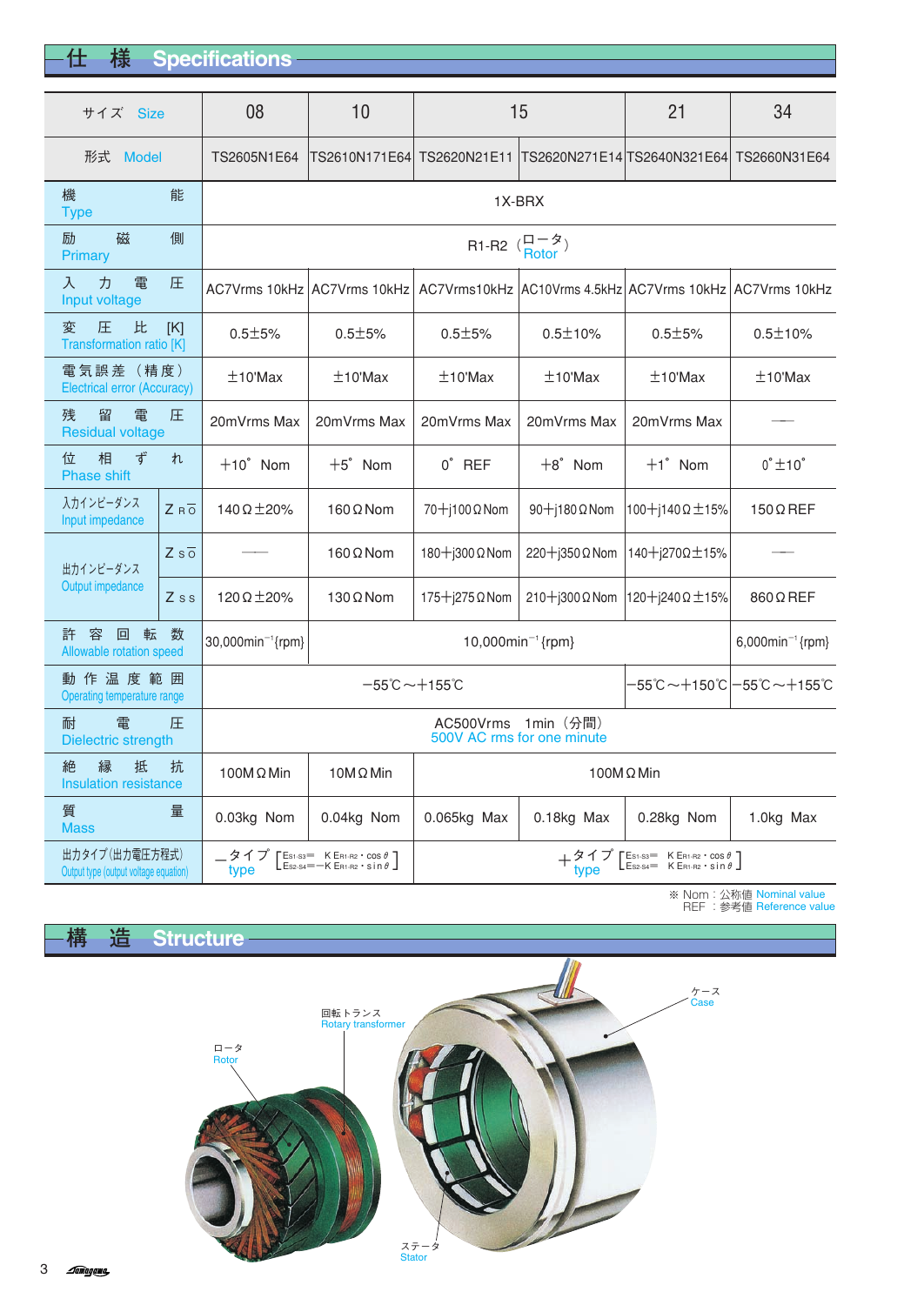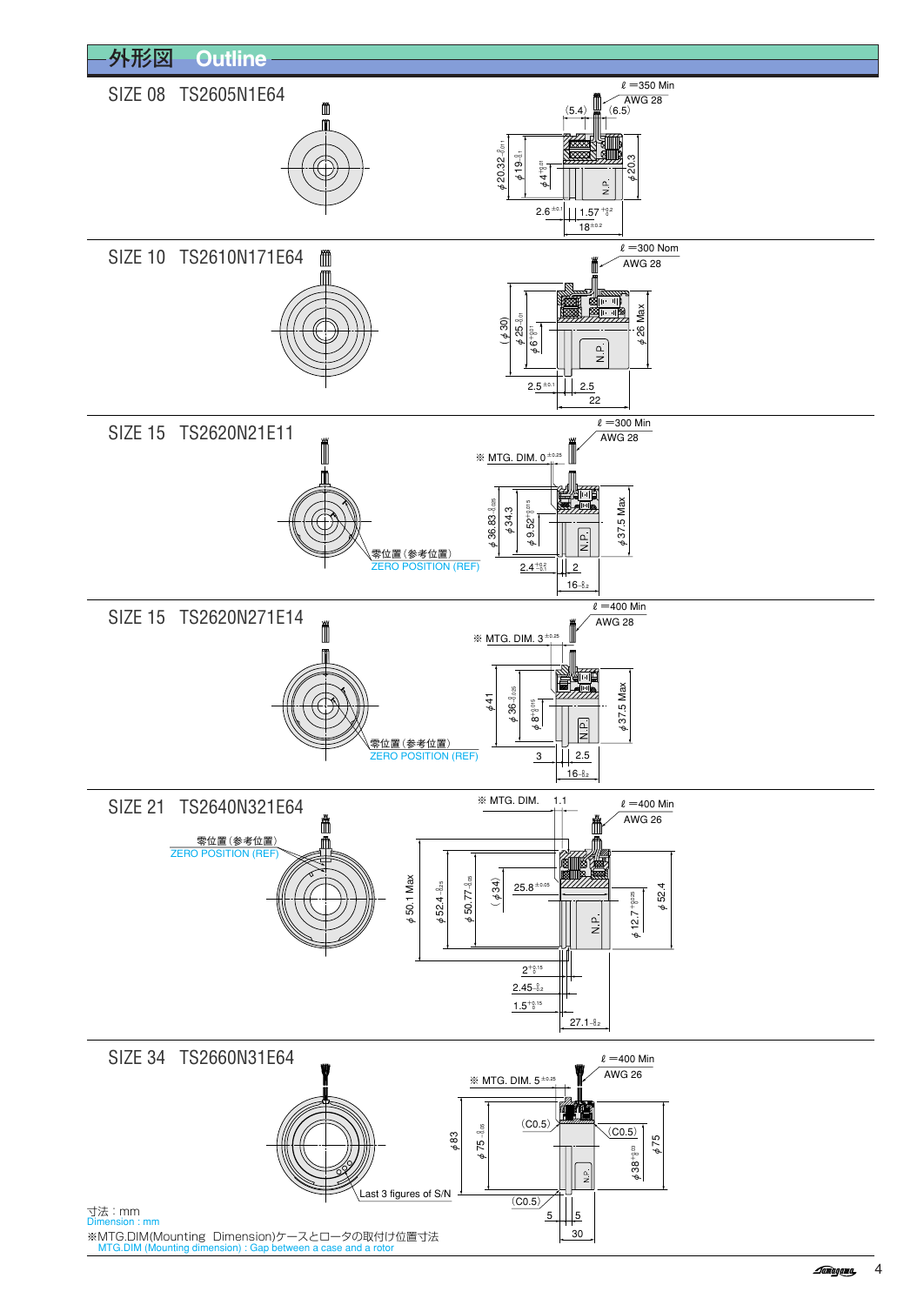## **原 理 Principle**

**Smartsyn** (レゾルバ)の原理は変圧器とほとんど同じですが、鉄 **心がロータとステータに分かれているところが異なっています。 励磁側巻線を交流電圧で励磁すると、出力側巻線に交流の出力電圧が 誘起されます。**

**この出力電圧は回転角によって変化するため、その電圧を読取ること により角度を知ることができるわけです。**

**励磁側R1-R2相に電圧ER1-R2=Esinωtを印加することにより、出力側 S1-S3相、S2-S4相にそれぞれ回転角θに応じたCos,Sinの信号が得 られます。(図2参照)**

**(このような使い方のレゾルバを、BRXタイプと呼びます。)**

**出力側S1-S3相、S2-S4相で得られる信号は下式で表されます。こ れを出力電圧方程式と呼びます。**

**出力電圧方程式には極性の違いにより①と②の2種類のタイプ があります。**



**図1 配線図 Fig.1 Wiring Diagram**

The principle of Smartsyn (resolver) is almost the same as that of a transformer. But it differs in the point that its iron cores are divided into a rotor section and a stator section.

When it is excited by AC voltage in the exciting winding (rotor), AC voltage is induced in the output winding (stator). Because the output voltage varies responding to the rotational angle of the rotor, the angular position of the rotor can be detected by sensing the output voltage.

Sine and cosine signals (voltage) proportional to the rotational angle  $\theta$  can be obtained at the phase S1-S3 and S2-S4 in the output winding when the phase R1-R2 in the exciting winding is excited by the voltage of  $E_{B1\text{-}R2}$  = E sin  $\omega$ t. (See Fig. 2) (A resolver used in this way is called BRX type.)

Signals obtained at the phase S1-S3 and S2-S4 are expressed by the following output equations. There are two types of equations depending on the difference of polarity.



Shaft angle (when Rotor is rotating in CCW viewed from mounting end of a resolver case.)

**また、ロータに信号(電圧)を伝達するため、回転トランスを用いています。**

このように Smartsynは回転角に応じた電圧を得られる検出部と、ロータへの信号伝達のための回転トランスによって構成され **ています。**

In addition, a rotary transformer is attached to the rotor to transmit signals (voltage) to the rotor. Thus Smartsyn consists of two sections; a stator section to detect output voltage according to the shaft angle and a rotor section where a rotary transformer sends signals to the rotor.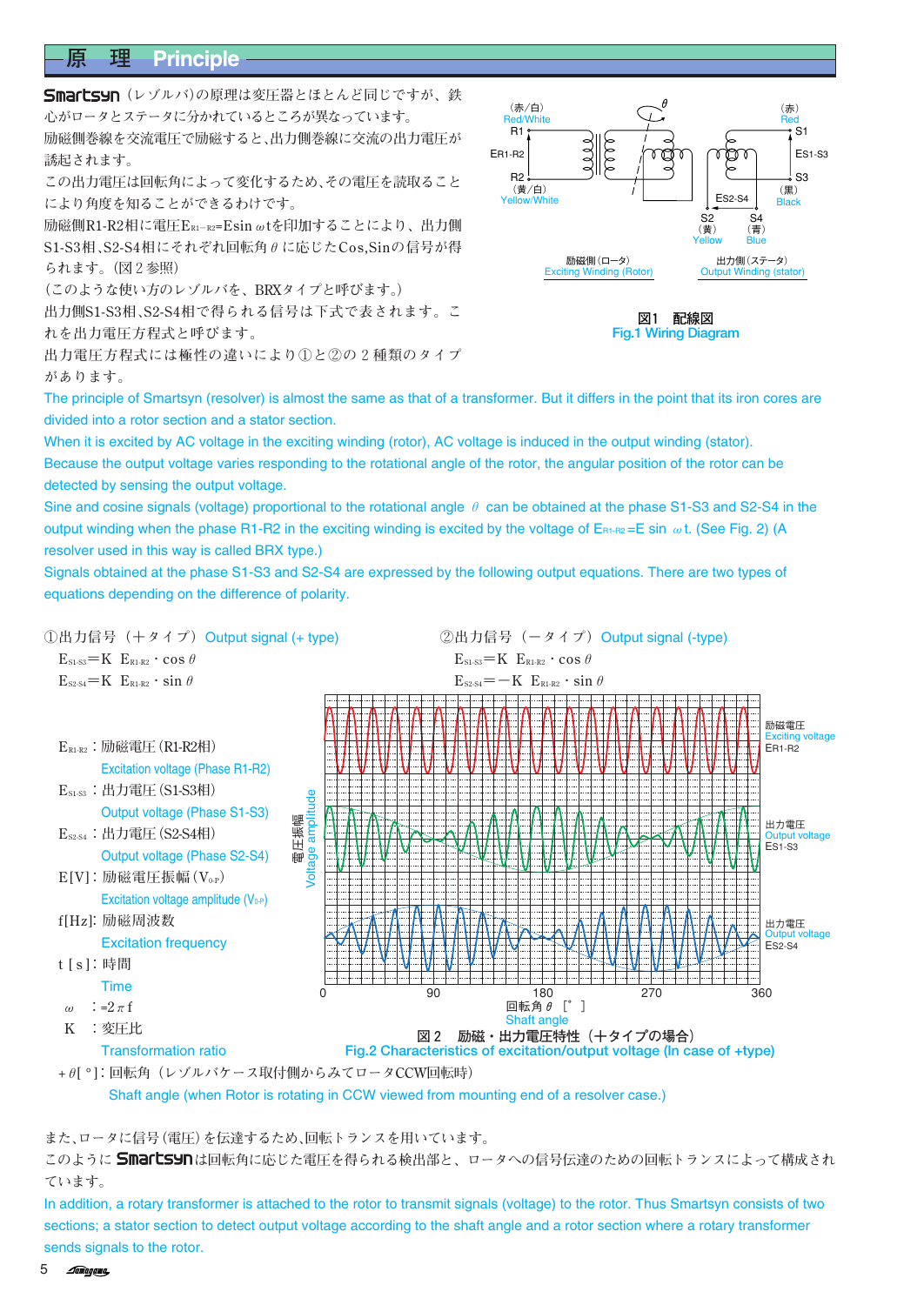## $^{\circledR}$  (R/D 変換器) **(R/D Converter)**

**Smart Coder は Smartsyn** (レゾルバ)のアナログ出力信号 **をデジタル信号に変換するICで、CPUデジタル処理へのインタ フェースとして、ロボット、ブラシレスモータ等のコントローラや ドライバに組込まれ、広く使用されています。**

Smartcoder is an IC to convert analog output signals of Smartsyn (resolver) into digital position (angle) signals. It is widely used as an interface for CPU digital processing, built in controllers and drivers of robots, brushless motors, etc.

#### **AU6802N1**

- **(特性・特徴)**(Characteristic features)
- 分解能 10,12bit (選択設定) Resolution: 10 bits or 12 bits (Selectable)
- **精度 ±2LSB(10bit)、±4LSB(12bit高精度)** Accuracy: ±2LSB (10 bits), ±4LSB (12 bits High accuracy)
- **高速追従性 240,000min-1 {rpm}(10bit)** High tracking speed: 240,000min<sup>-1</sup>{rpm} (10 bits)
- 動作温度範囲 -40~+125℃ Operating temperature range: -40~+125℃

# ............



## **使用上の注意 Cautions for use**

- **スマートシンは仕様の入力電圧、周波数でご使用下さい。 仕様と異なる入力電圧、周波数でご使用されると、仕様の 電気的特性(変圧比、電気誤差、入出力インピーダンス、 位相ずれ等)が得られないことがあります。**
	- **電気誤差(精度)を低下させずにご使用するためには、**
		- **入 力 電 圧:仕様値の±20%**
	- **入力周波数:仕様値の±5%**
	- **を目安としてご使用下さい。**

Use Smartsyn within the specified input voltage and frequency, so that you can obtain the specified electrical characteristics e.g. transformation ratio, electrical error, input / output impedance, phase shift.

To avoid the deterioration in the accuracy, the allowable values are as follows:

Input voltage: ±20% of the specified value. Input frequency: ±5% of the specified value.

**●近くに大きなノイズ源がある場合、および伝送距離が長い 場合は、ツイストペアの各対シールド線で配線することを 基本としてください。**

**また、ノイズ等が出力信号に乗ってしまう場合は、差動ア ンプにて受けるようにしてください。**

In case a noise source is in vicinity, or in case signal transfer distance is long, twisted/shielded cables should be used. In case a noise exists on the output signals, they should be received by a differential amplifier.

● 角度検出軸とSmartsyn 軸の間に芯ずれ、傾き、振れがあ る場合は、伝達誤差が発生しますので **Smartsyn** を取り **付ける際は、取り付け方法および取付精度を参照ください。** Mount Smartsyn as described in the "Mounting method and accuracy" on page 2 so that communication errors may not take place.

**● 出力側2相各々に不平衡な負荷を接続した場合は、2相の 出力電圧が不平衡となり、誤差を発生させますので、出力 側の2相は同じ負荷条件で使用ください。** In case Smartsyn is not connected to the same amount of loads for each output of the two phases, the two output voltages will get disproportionate and may affect the accuracy. Therefore the loads of the two phases should

● 強力な外部磁界が Smartsyn の近くに存在する場合は、 Smartsyn の磁束に影響を与え、誤差を発生させること **があります。**

be the same.

In case a strong magnetic field surrounds Smartsyn, it may not work properly with its magnetic flux affected.

**● 相対湿度が100%に近い高湿度条件で、長時間使用すると 絶縁劣化しますので、防水保護構造の検討をお薦めします。** In case Smartsyn is used in high humidity as close to 100% RH for a long time, its insulation materials may deteriorate. In such a case, the use of some protective cover is recommended.